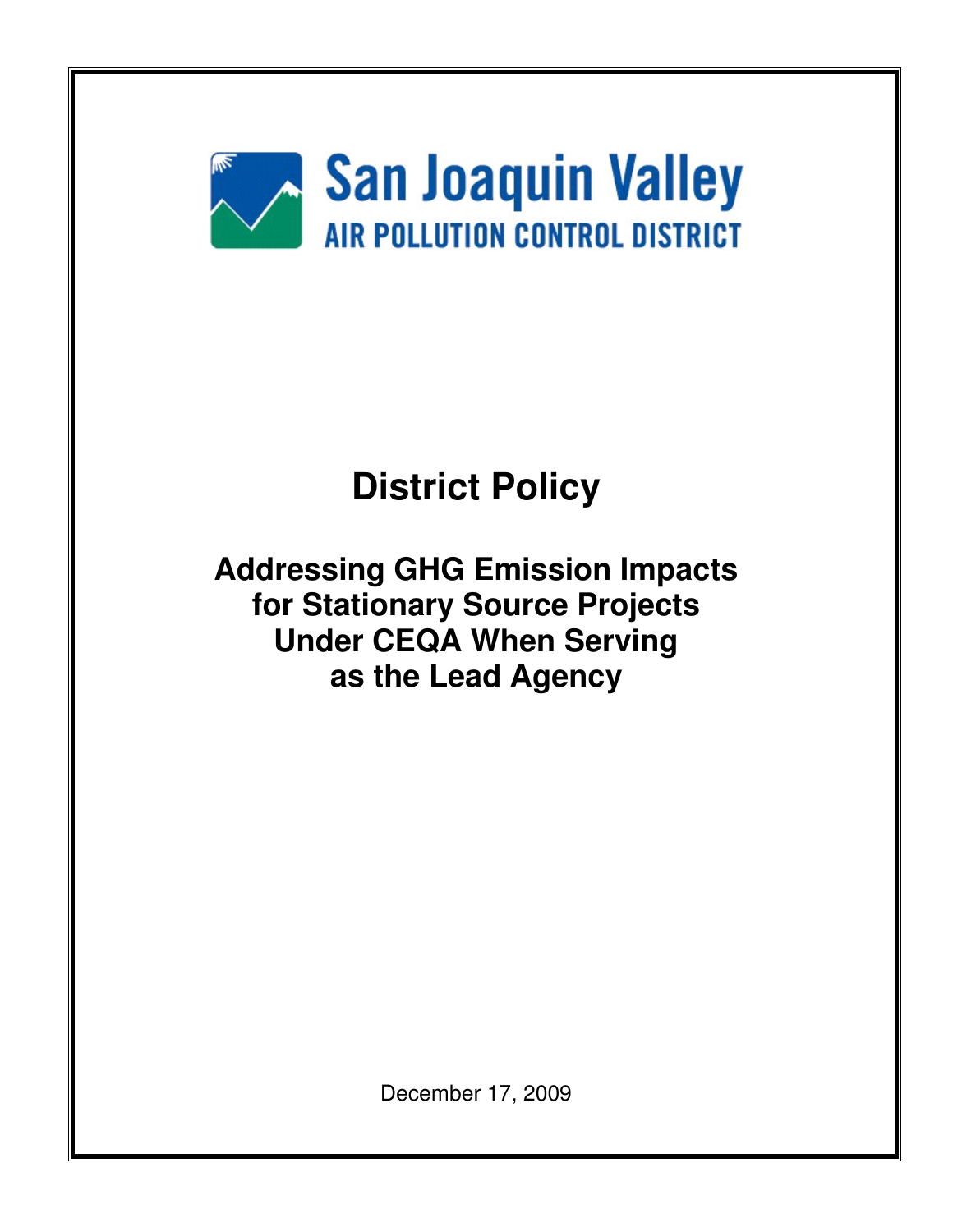### SAN JOAQUIN VALLEY AIR POLLUTION CONTROL DISTRICT December 17, 2009

#### **DISTRICT GOVERNING BOARD**

CHAIR: CHRIS VIERRA Councilmember, City of Ceres

VICE CHAIR: TONY BARBA Supervisor, Kings County

#### MEMBERS:

DAVID G. AYERS Councilmember, City of Hanford

JUDITH G. CASE Supervisor, Fresno County

RONN DOMINICI Supervisor, Madera County

HENRY JAY FORMAN, Ph.D. Appointed by Governor

RANDY MILLER Councilmember, City of Taft

ANN JOHNSTON Mayor, City of Stockton

MICHAEL G. NELSON Supervisor, Merced County

WILLIAM O'BRIEN Supervisor, Stanislaus County

LEROY ORNELLAS Supervisor, San Joaquin County

JOHN G. TELLES, M.D. Appointed by Governor

RAYMOND A. WATSON Supervisor, Kern County

J. STEPHEN WORTHLEY Supervisor, Tulare County

#### **AIR POLLUTION CONTROL OFFICER**

SEYED SADREDIN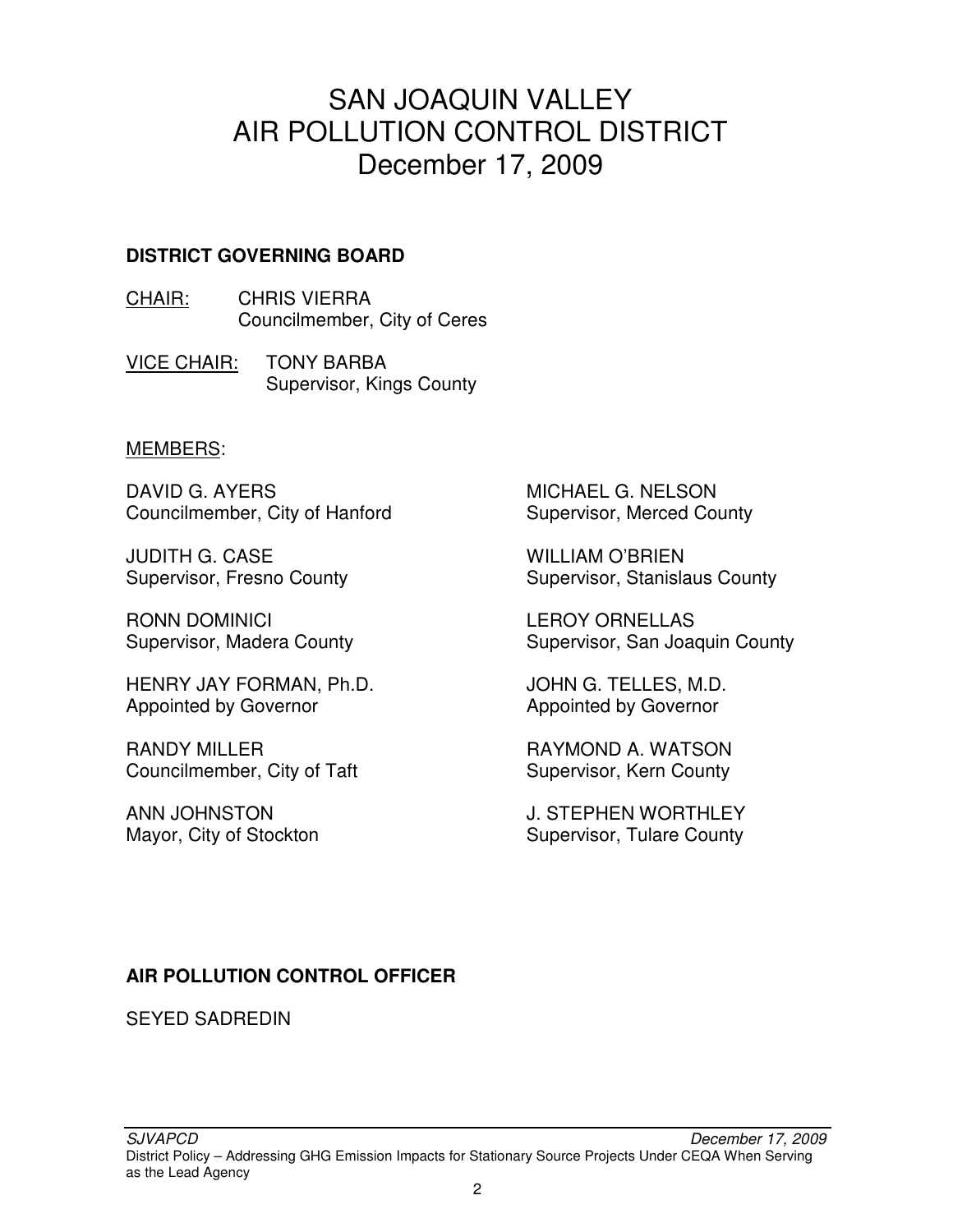### **TABLE OF CONTENTS**

| 1. |     |                                                                |  |
|----|-----|----------------------------------------------------------------|--|
| 2. |     |                                                                |  |
| 3. |     |                                                                |  |
| 4. |     |                                                                |  |
| 5. |     |                                                                |  |
| 6. |     | ESTABLISHING BEST PERFORMANCE STANDARDS  11                    |  |
|    | 6.1 |                                                                |  |
|    | 6.2 |                                                                |  |
|    | 6.3 | Process for Reviewing Established Best Performance Standards13 |  |
|    | 6.4 | Process for Evaluating Effectiveness of the Best Performance   |  |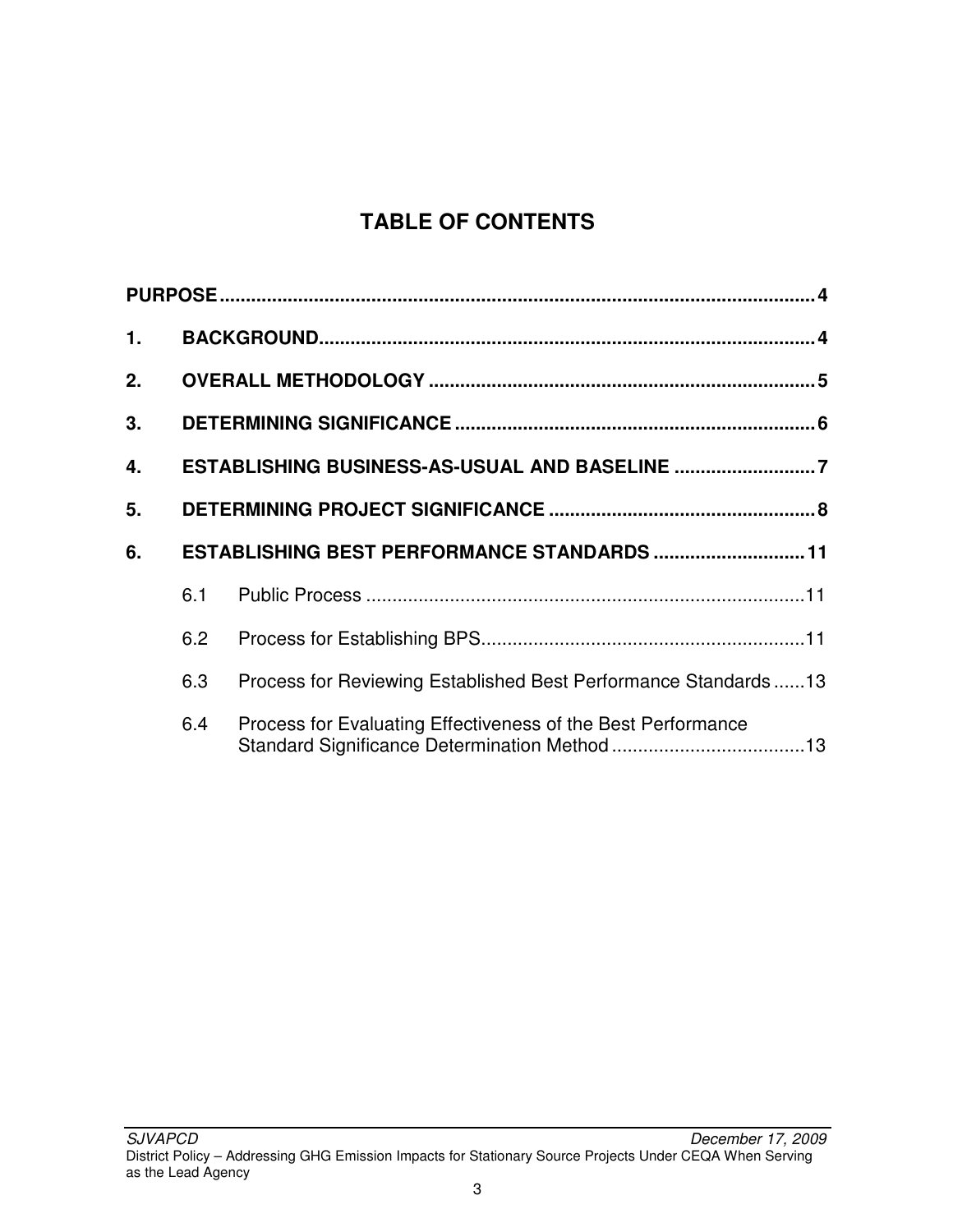## **Addressing GHG Emission Impacts for Stationary Source Projects Under CEQA When Serving as the Lead Agency**

#### **PURPOSE**

This policy applies to projects for which the District has discretionary approval authority over the project and serves as lead agency for California Environmental Quality Act (CEQA) purposes. This policy is to be used by District staff to assess the significance of project specific Greenhouse Gas (GHG) emissions impacts on global climate change. This policy establishes the process used to evaluate the significance of project specific GHG emission impacts on global climate change and to establish Best Performance Standards used to reduce project specific GHG emissions.

#### **1. BACKGROUND**

CEQA requires lead agencies to establish specific procedures for administering its responsibilities under CEQA, including orderly evaluation of projects and preparation of environmental documents. On April 13, 2009, the Governor's Office of Planning and Research sent proposed amendments of the CEQA Guidelines to the Secretary of the Resources Agency for promulgation. The proposed amendments require lead agencies to determine whether greenhouse gases generated by a proposed project would have a significant individual or cumulative impact on global climate change.

In August 2008, the San Joaquin Valley Air Pollution Control District's Governing Board adopted the Climate Change Action Plan (CCAP). The CCAP directed the District's Air Pollution Control Officer to develop guidance to assist District staff, valley businesses, land–use agencies, and other permitting agencies in addressing GHG emissions as part of the CEQA process.

In support of this policy, District staff has prepared a staff report, Addressing Greenhouse Gas Emissions under the California Environmental Quality Act. The staff report provides a summary of background information on Global Climate Change, the current regulatory environment surrounding GHG emissions, and the various concepts in addressing the potential impacts of Global Climate Change. The report also evaluates different approaches for estimating impacts, and summarizes potential GHG emission reduction measures. As presented in the Staff Report, District staff concludes that existing science is inadequate to support quantification of impacts that project specific GHG emissions have on global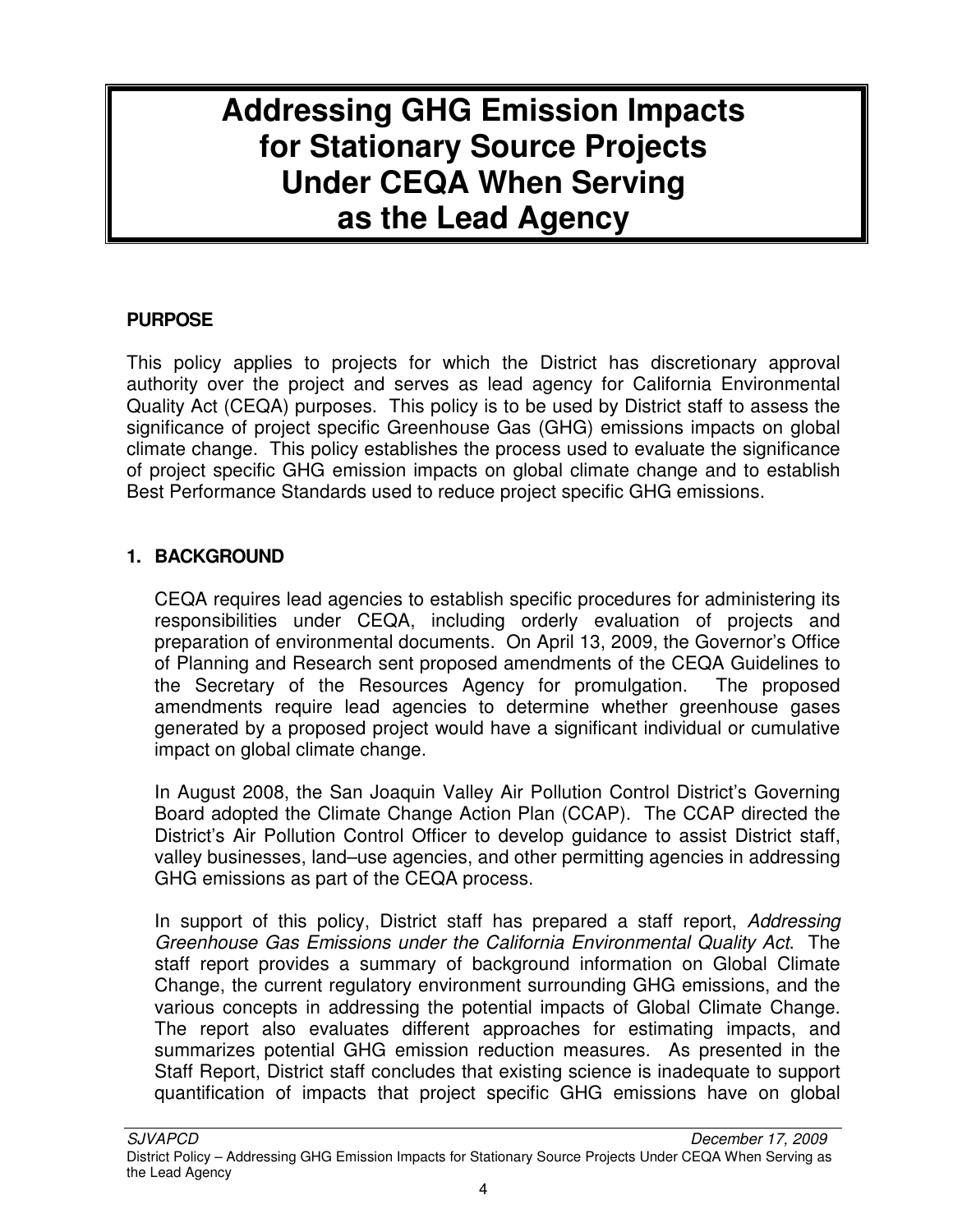climatic change. This is readily understood when one considers that global climatic change is the result of the sum total of GHG emissions, both man made and natural that occurred in the past; that is occurring now; and will occur in the future. The effects of project specific GHG emissions are cumulative, and unless reduced or mitigated their incremental contribution to global climatic change could be considered cumulatively considerable. District staff concludes that this cumulative impact is best addressed by requiring all projects subject to CEQA to reduce their GHG emissions through project design elements.

#### **2. OVERALL METHODOLOGY**

The District policy proposes an approach intended to streamline the process of determining if project specific GHG emissions would have a significant effect. The methodology being proposed relies on the use of performance based standards that would be applicable to projects that result in increased GHG emissions. Use of performance based standards is not a method of mitigating emissions. Rather it is a method of determining significance of project specific GHG emission impacts using established specifications or project design elements: Best Performance Standards (BPS). Establishing BPS would help project proponents, lead agencies, and the public by proactively identifying effective, feasible GHG emission reduction measures. Emission reductions achieved through implementation of BPS would be pre-quantified, thus negating the need for project specific quantification of GHG emissions.

Best Performance Standards (BPS) are defined as the most effective Achieved-in-Practice means of reducing or limiting GHG emissions from a GHG emissions source. For traditional stationary source projects, BPS includes equipment type, equipment design, and operational and maintenance practices for the identified service, operation, or emissions unit class and category.

District staff will establish BPS for specific class and category of stationary sources.

Projects implementing Best Performance Standards would be determined to have a less than significant individual and cumulative impact on global climate change and would not require project specific quantification of GHG emissions. Projects exempt from the requirements of CEQA, and projects complying with an approved GHG emission reduction plan or mitigation program would also be determined to have a less than significant individual and cumulative impact on global climate change and would not require project specific quantification of GHG emissions. Such plans or programs must be specified in law or adopted by the public agency with jurisdiction over the affected resources and have a certified final CEQA document. Projects not implementing BPS would require quantification of project specific GHG emissions. To be determined to have a less than significant individual and cumulative impact on global climate changes, such projects must be determined to have reduced or mitigated GHG emissions by 29%, consistent with GHG emission reduction targets established in ARB's AB 32 Scoping Plan.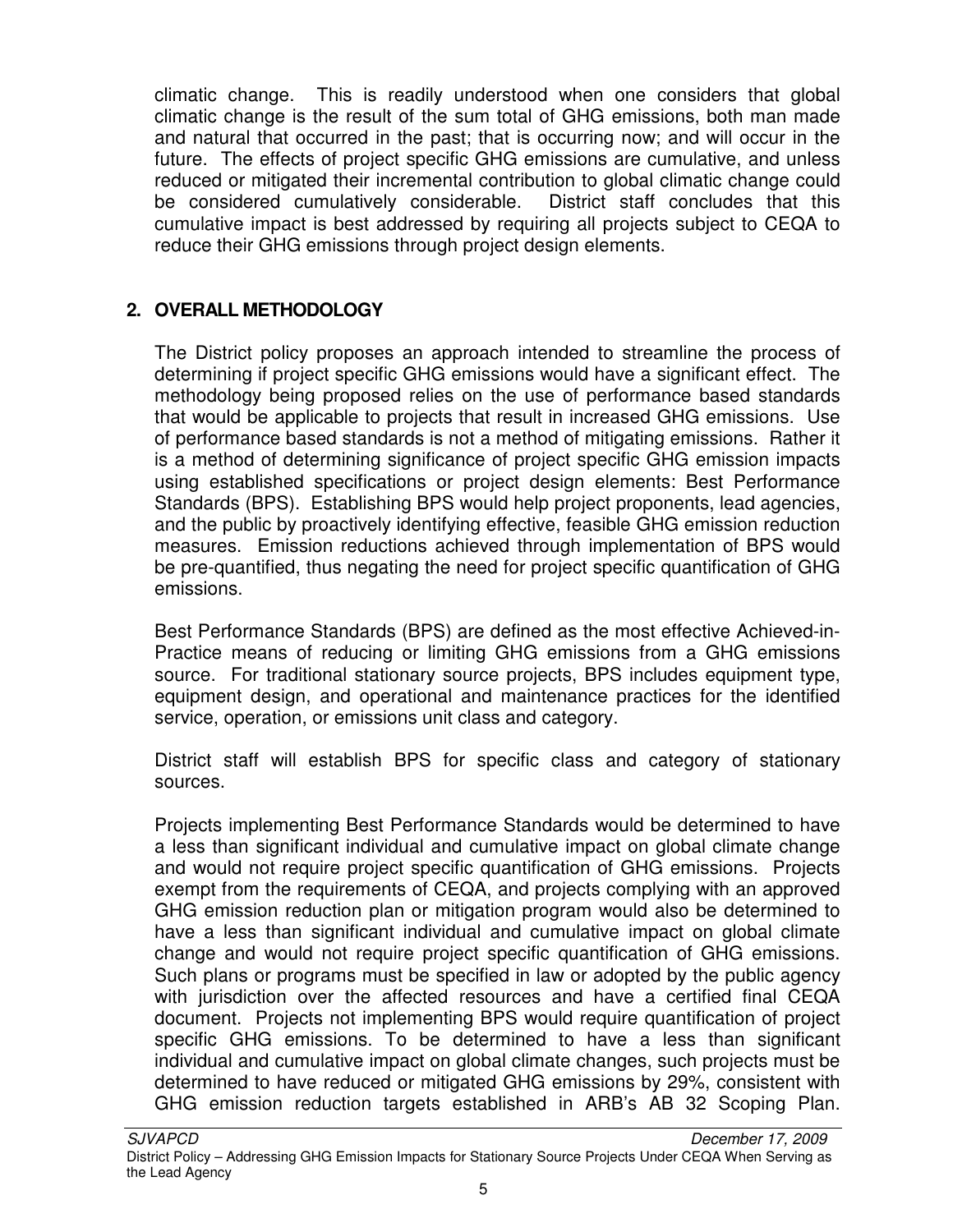Furthermore, quantification of GHG emissions would be expected for all projects for which the lead agency has determined that an Environmental Impact Report is required, regardless of whether the project incorporates Best Performance Standards.

#### **3. DETERMINING SIGNIFICANCE**

#### **Principle**

The effects of project specific GHG emissions are cumulative, and unless reduced or mitigated their incremental contribution to global climatic change could be considered cumulatively considerable. When serving as lead agency, the District would require all stationary source projects with increased GHG emissions to implement performance based standards, or otherwise demonstrate that project specific GHG emissions have been reduced or mitigated by at least 29%, as compared to Business-as-Usual (see definition below), consistent with GHG emission reduction targets established in ARB's AB 32 Scoping Plan.

Use of BPS streamlines the significance determination process by pre-quantifying the emission reductions that would be achieved by a specific GHG emission reduction measure and pre-approving the use of such a measure to reduce project-related GHG emissions. Establishing BPS would also streamline the CEQA review process by providing project proponents, lead agencies and the public with clear guidance on how to reduce GHG emission impacts. Thus, project proponents would be able to incorporate project specific GHG reduction measures during the initial project design phase, which could reduce project specific GHG impacts to less than significant levels.

#### **Definitions**

#### Achieved-in-Practice

Achieved-in-Practice is – Any equipment, technology, practice or operation available in the United States that has been installed and operated or used at stationary source site for a reasonable period of time sufficient to demonstrate that the equipment, technology, practice or operation is reliable when operated in a manner that is typical for the process. In determining whether equipment, technology, practice or operation is Achieved-in-Practice, the District will consider the extent to which grants, incentives or other financial subsidies influence the economic feasibility of its use.

#### Approved Alternate Technology

Approved Alternate Technology is – Any District approved, Non-Achieved-in-Practice GHG emissions reduction measure equal to or exceeding the GHG emission reduction percentage for a specific BPS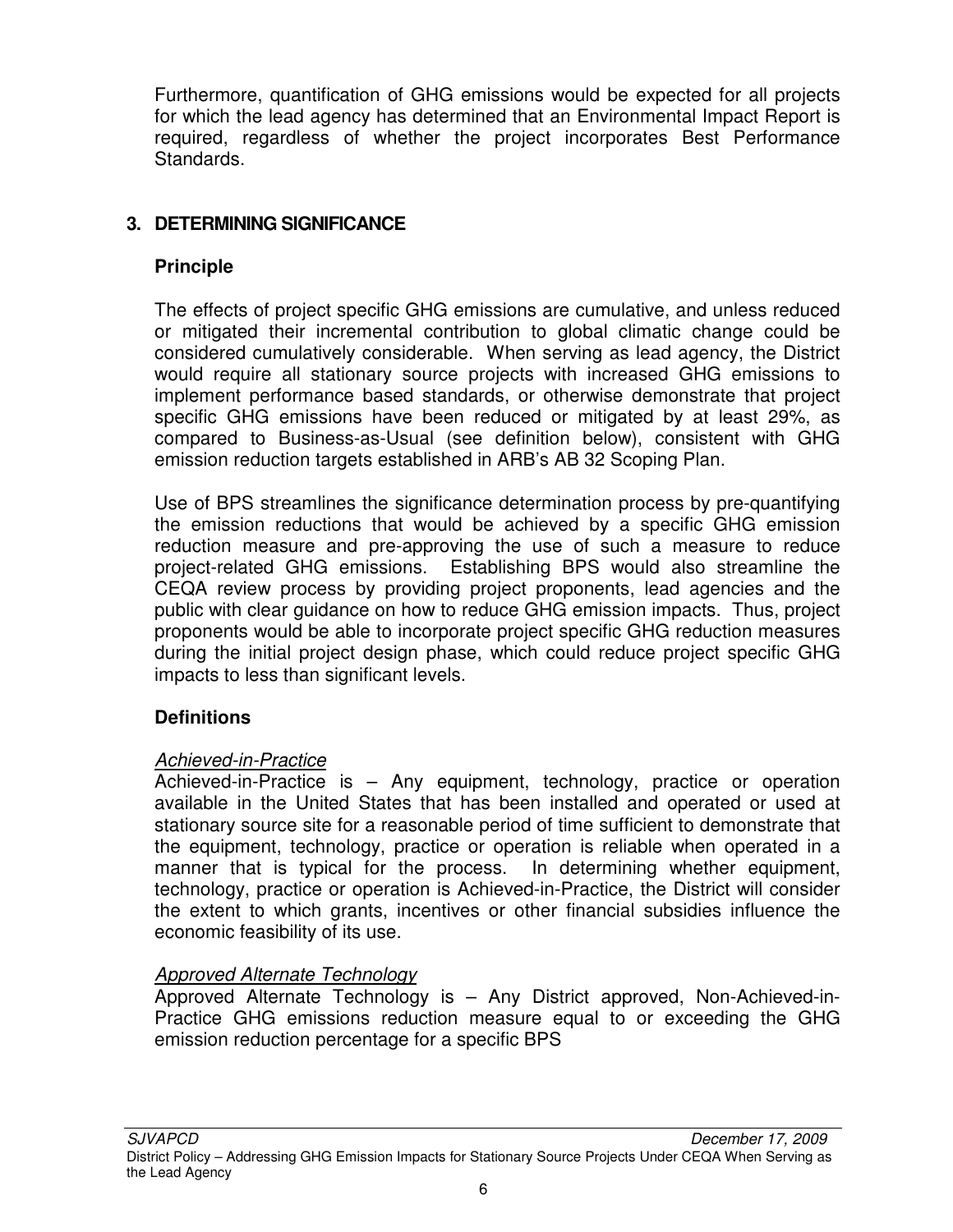#### Baseline

Baseline is – the three year average (2002-2004) of GHG emissions for a type of equipment or operation within an identified class and category, expressed as annual GHG emissions per unit.

#### Best Performance Standard

Best Performance Standard is  $-$  For a specific Class and Category, the most effective, District approved, Achieved-In-Practice means of reducing or limiting GHG emissions from a GHG emissions source, that is also economically feasible per the definition of Achieved-in-Practice. BPS includes equipment type, equipment design, and operational and maintenance practices for the identified service, operation, or emissions unit class and category.

#### Business-as-Usual

Business-as-Usual is - the emissions for a type of equipment or operation within an identified class and category projected for the year 2020, assuming no change in GHG emissions per unit of activity as established for the baseline period.

#### **Category**

Category is – A District approved subdivision within a "class" as identified by unique operational or technical aspects.

#### Class

Class is - The broadest District approved division of stationary GHG sources based on fundamental type of equipment or industrial classification of the source operation.

#### **4. ESTABLISHING BUSINESS-AS-USUAL AND BASELINE**

In executing its legislative mandate to establish emission reduction targets which would achieve the 1990 GHG emission levels by the year 2020, the California Air Resources Board (CARB) used its emission inventory to establish a three-year average for GHG emissions occurring by sector during the baseline period of 2002-2004. This three-year average baseline emissions inventory was projected to the year 2020 using assumptions about potential growth, and assuming no change in the existing business practices. CARB designated the baseline emissions inventory projected to the year 2020 as business-as-usual (BAU) and determined that a 29% reduction from BAU is necessary to achieve the 1990 GHG emissions level.

BAU, as established by CARB, is a projected emissions inventory and does not represent actual business or operational practices generating GHG emissions. To translate BAU into an emissions generating activity, District staff will establish emission factors per unit of activity, for each class and category, using the 2002- 2004 baseline period. For example, for a combustion process, an emissions factor could be expressed as pounds of GHG emissions generated per cubic feet of gas consumed, or pounds of GHG emissions generated per unit of production.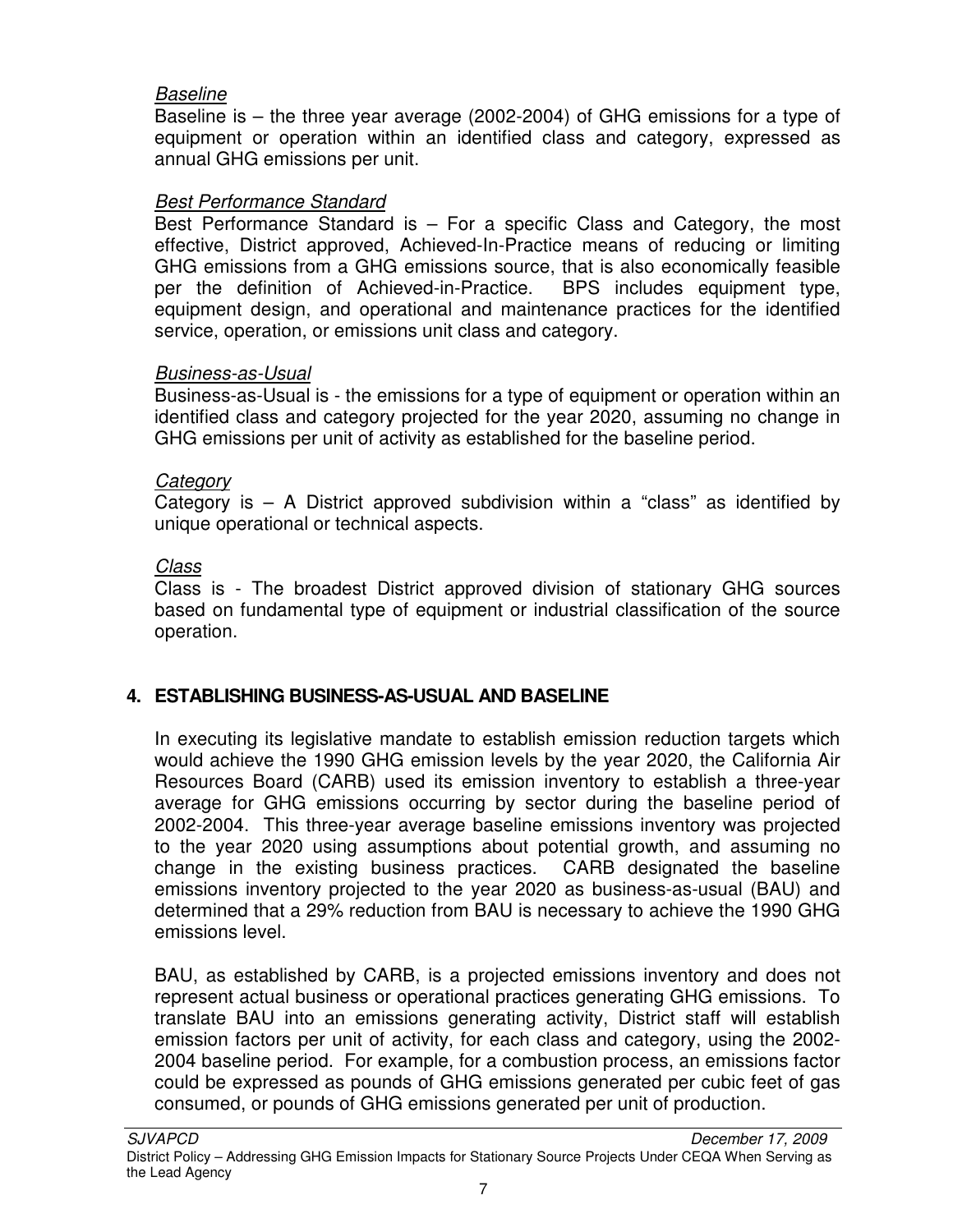GHG emission reductions would be determined by establishing a GHG emissions factor per unit of activity for the proposed project and comparing it to the emissions factor established for the 2002-2004 baseline period. Projects implementing BPS, or otherwise demonstrating that GHG emissions have been mitigated or reduced by 29% will be determined to have a less than significant individual and cumulative impact on global climate change.

The percent reduction in GHG emissions would be calculated using the following methodology:

% Reduction in GHG emissions =  $\frac{(2002 - 2004 \text{ baseline GHG emission factor}) - (Proposed project GHG emissions factor)}{2002 - 2004 \text{ baseline GHG emission factor}}$  x100% 2002 2004 baselineGHG emission factor −  $%$  Reduction in GHG emissions =

#### **5. DETERMINING PROJECT SIGNIFICANCE**

CEQA requires lead agencies to establish specific procedures for administering its responsibilities under CEQA, including orderly evaluation of projects and preparation of environmental documents. Each lead agency is encouraged to develop and publish thresholds of significance for use in determining the significance of environmental effects. The San Joaquin Valley Air Pollution Control District proposes the following process (Figure 1) for determining the cumulative significance of project specific GHG emissions on global climate change when issuing permits for stationary source projects:

#### **Process for Evaluating GHG Significance**

- Projects determined to be exempt from the requirements of CEQA would be determined to have a less than significant individual and cumulative impact for GHG emissions and would not require further environmental review, including analysis of project specific GHG emissions. Projects exempt under CEQA would be evaluated consistent with established rules and regulations governing project approval and would not be required to implement BPS.
- Projects complying with an approved GHG emission reduction plan or GHG mitigation program which avoids or substantially reduces GHG emissions within the geographic area in which the project is located would be determined to have a less than significant individual and cumulative impact for GHG emissions. Such plans or programs must be specified in law or approved by the lead agency with jurisdiction over the affected resource and supported by a CEQA compliant environmental review document adopted by the lead agency. Projects complying with an approved GHG emission reduction plan or GHG mitigation program would not be required to implement BPS.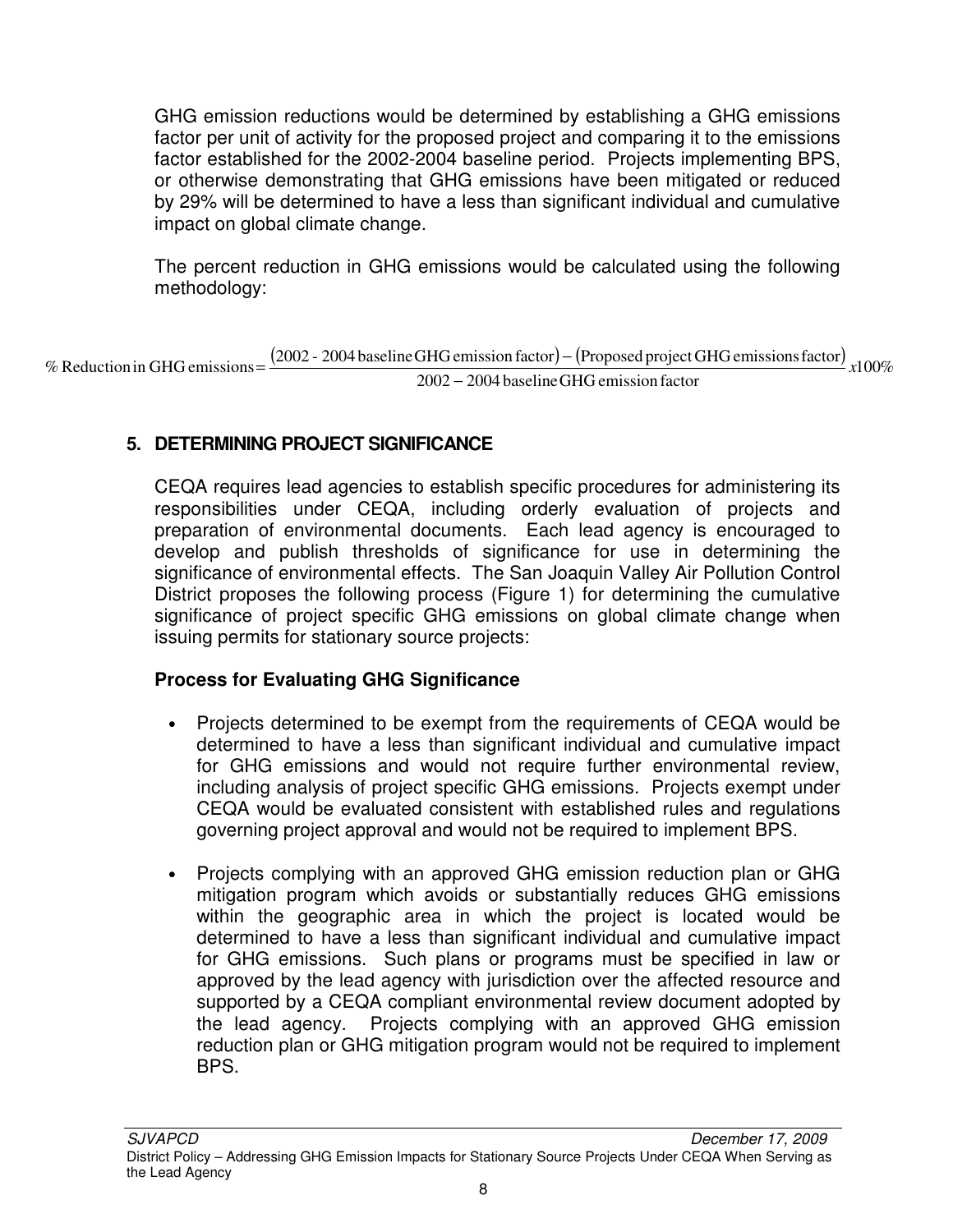- Projects implementing Best Performance Standards would not require quantification of project specific GHG emissions. Consistent with CEQA Guideline, such projects would be determined to have a less than significant individual and cumulative impact for GHG emissions.
	- Projects not implementing Best Performance Standards would require quantification of project specific GHG emissions and demonstration that project specific GHG emissions would be reduced or mitigated by at least 29%, compared to BAU, including GHG emission reductions achieved since the 2002-2004 baseline period, consistent with GHG emission reduction targets established in ARB's AB 32 Scoping Plan. Projects achieving at least a 29% GHG emission reduction compared to BAU would be determined to have a less than significant individual and cumulative impact for GHG.
	- Projects requiring preparation of an Environmental Impact Report would require quantification of project specific GHG emissions. Projects implementing BPS or achieving at least a 29% GHG emission reduction compared to BAU would be determined to have a less than significant individual and cumulative impact for GHG.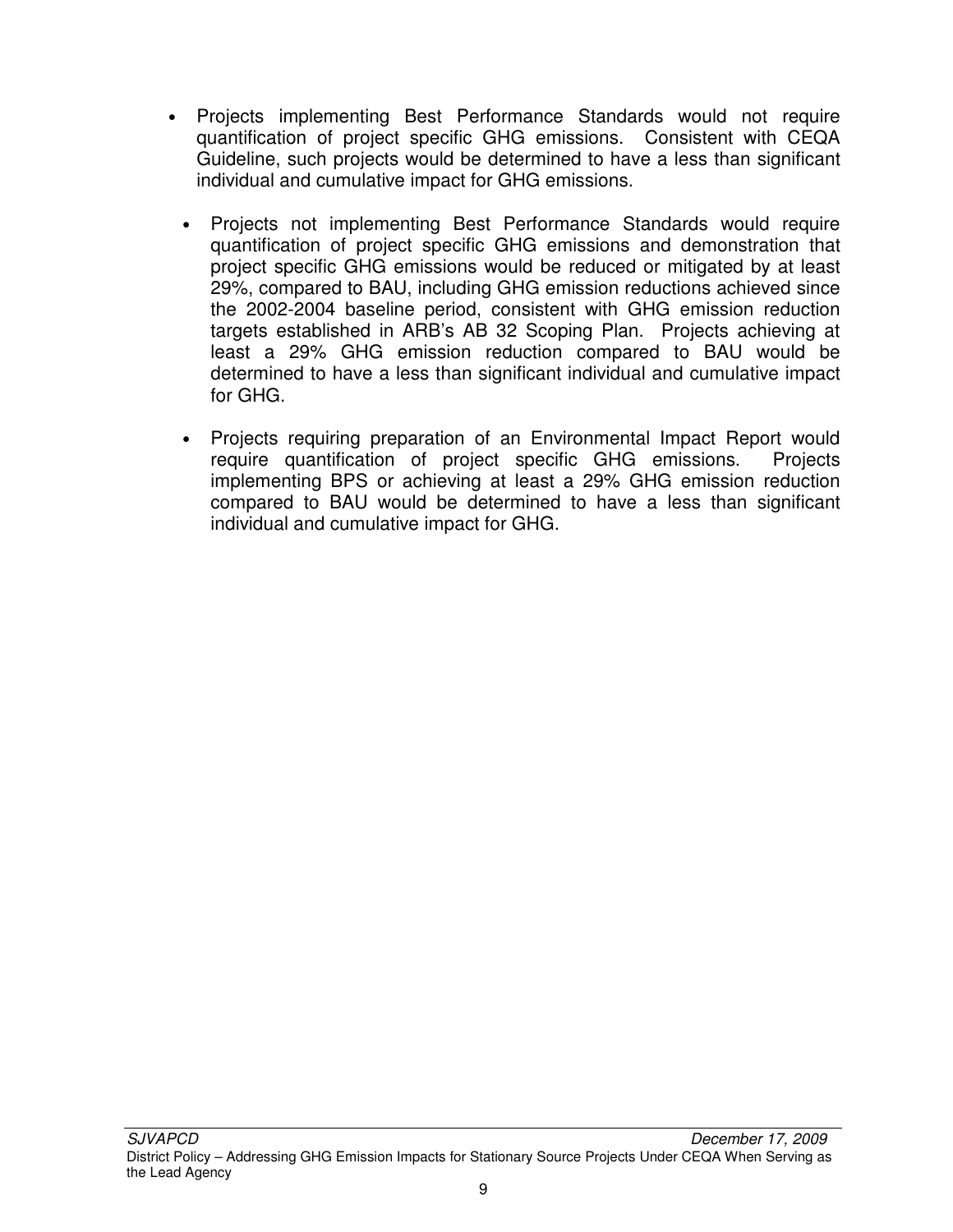

#### **Figure 1: Stationary Source Projects with GHG Emissions**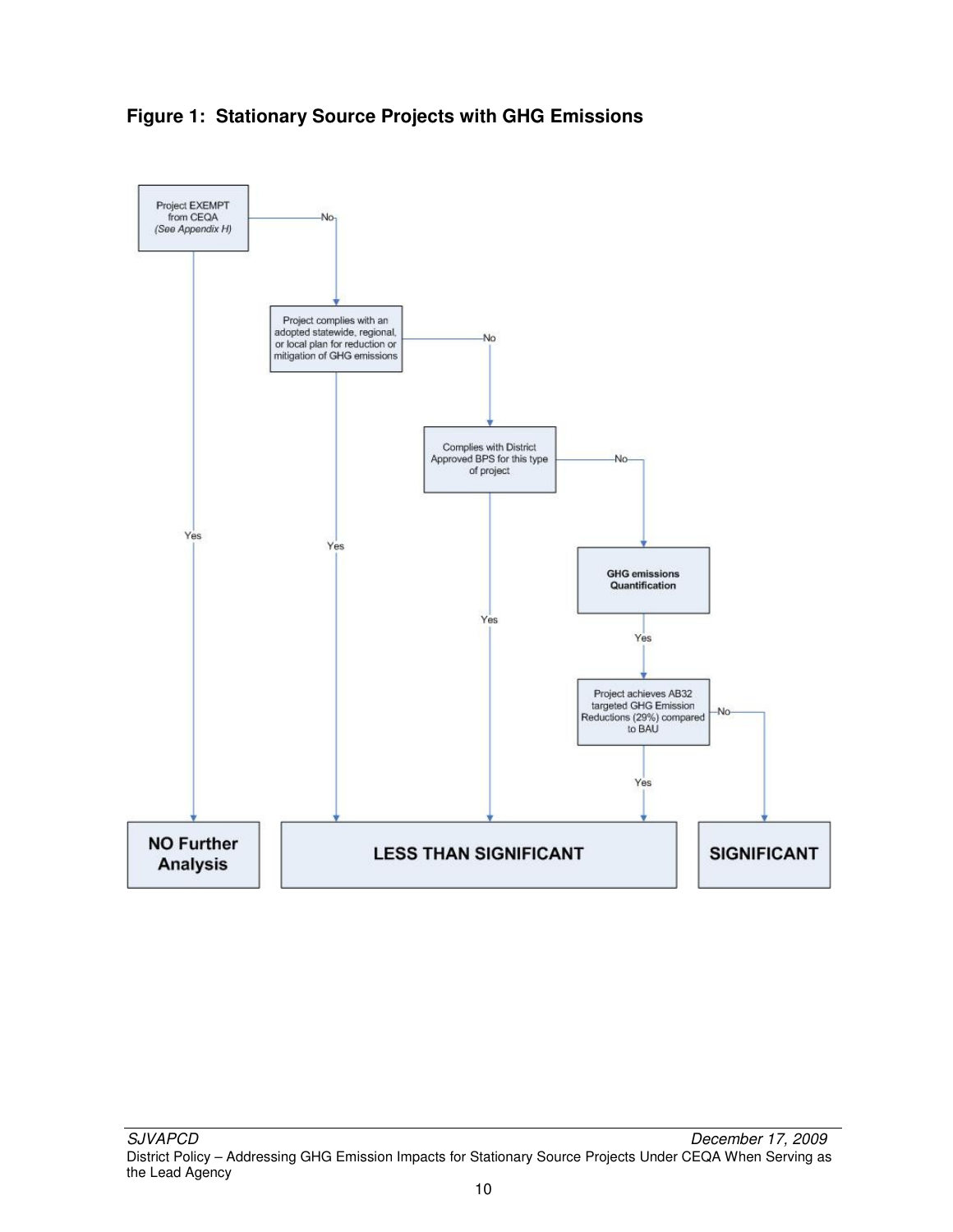#### **6. ESTABLISHING BEST PERFORMANCE STANDARDS**

#### **6.1 Public Process**

BPS will be established through a public process that provides ample opportunity for stakeholders and other interested parties to participate and provide valuable input into the establishment of baseline GHG emissions and BPS.

The public process will begin with an initial outreach via the District's CCAP list server. Individuals registered with the CCAP list server will be notified when the District initiates the process of establishing BPS for a specific equipment or operation within an identified Class and Category. Individuals interested in participating in the public process would register themselves with a list server dedicated to the BPS under development. Using the dedicated BPS list server, stakeholders and other interested parities will have opportunity to provide the District with information to be considered when drafting documents establishing baseline GHG emissions and BPS. When draft documents are available on the District's website for review and comment, a notice of availability will be send via the BPS list server. Workgroups would be convened as necessary to obtain additional technical information for use in establishing baseline emissions or BPS. After receiving public input, the BPS will be finalized and posted on the District's website. Availability of final BPS will be noticed via the District's general CCAP list server.

#### **6.2 Process for Establishing BPS**

To be approved by the District, BPS must be demonstrated to achieve real GHG emission reductions. Such reductions must be quantifiable to support a determination that project specific GHG emissions would have a less than significant individual and cumulative impact.

In evaluating GHG emissions from a specific project, District staff will characterize both direct and indirect GHG emissions. Direct GHG emissions would include emissions resulting from a specific operation or process, e.g. fuel combustion emissions from a boiler. Indirect GHG emissions would include emissions resulting from project related energy consumption, e.g. electricity consumed by the production and electricity required to produce and transport water used by the project. For projects resulting in increased vehicle miles traveled (VMT), indirect GHG emissions associated with transportation related activities would also be included in the GHG emissions quantification.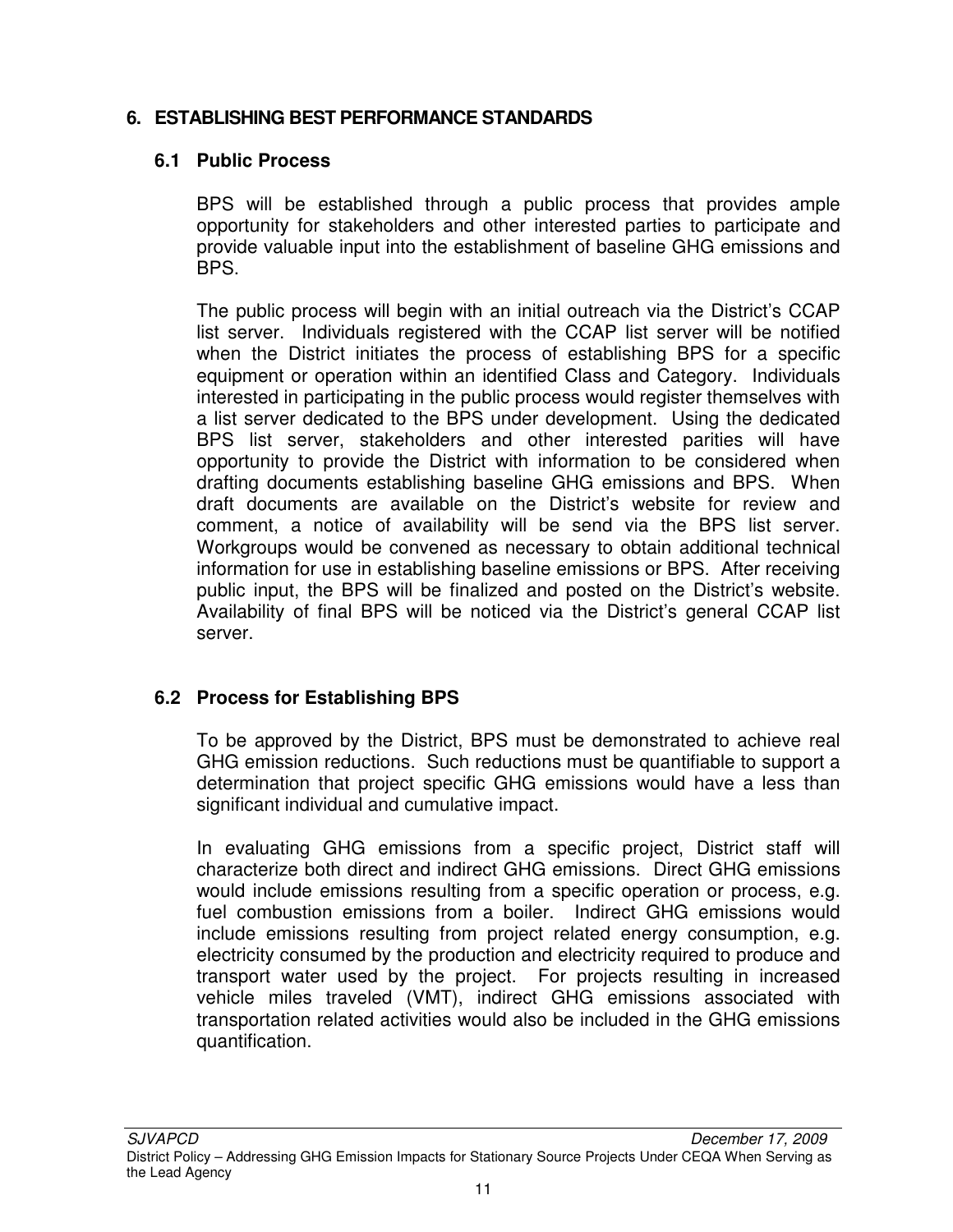#### **Process Steps**

BPS is intended to achieve the maximum GHG emission reductions from a stationary source project compared to BAU. BPS is established per the following process:

- 1. Establish Baseline GHG emissions factor per unit of activity for the proposed equipment or operation identified within a specific class and category
- 2. For the specific equipment or operation being proposed within a specific class and category, list all technologically feasible GHG emissions reduction measures, including equipment selection, design elements and best management practices, that do not result in an increase in criteria pollutant emissions compared to the proposed equipment or operation
- 3. For all technologically feasible GHG emission reduction measures identified in steps 2, identify all GHG reduction measures determined to be Achieved-in-Practice. In determining Achieved-in-Practice, consider the extent to which grants or other financial subsidies influence economic feasibility.
- 4. For each Achieved-in-Practice GHG emission reduction measure identified in steps 3:
	- a. Quantify the potential GHG emission reduction, as compared to the Baseline GHG emissions factor per unit of activity
	- b. Express the potential GHG emission reduction as a percent of Baseline GHG emissions factor per unit of activity

% Reduction in GHG emissions  $=\frac{(2002 - 2004 \text{ baseline GHG emission factor}) - (\text{Proposed project GHG emissions factor})}{2000 \text{ meters}} \times 100\%$ 2002 − 2004 baseline GHG emission factor  $%$  Reduction in GHG emissions =

- 5. Rank all Achieved-in-Practice GHG emission reduction measures by order of percent GHG emissions reduction,
- 6. Deem the Achieved-in-Practice GHG emissions reduction measure(s) with the highest percent reduction in GHG emissions as the District approved Best Performance Standard (BPS) for the respective class and category of equipment or operation being proposed, and
- 7. Eliminate all other Achieved-In-Practice options from consideration as BPS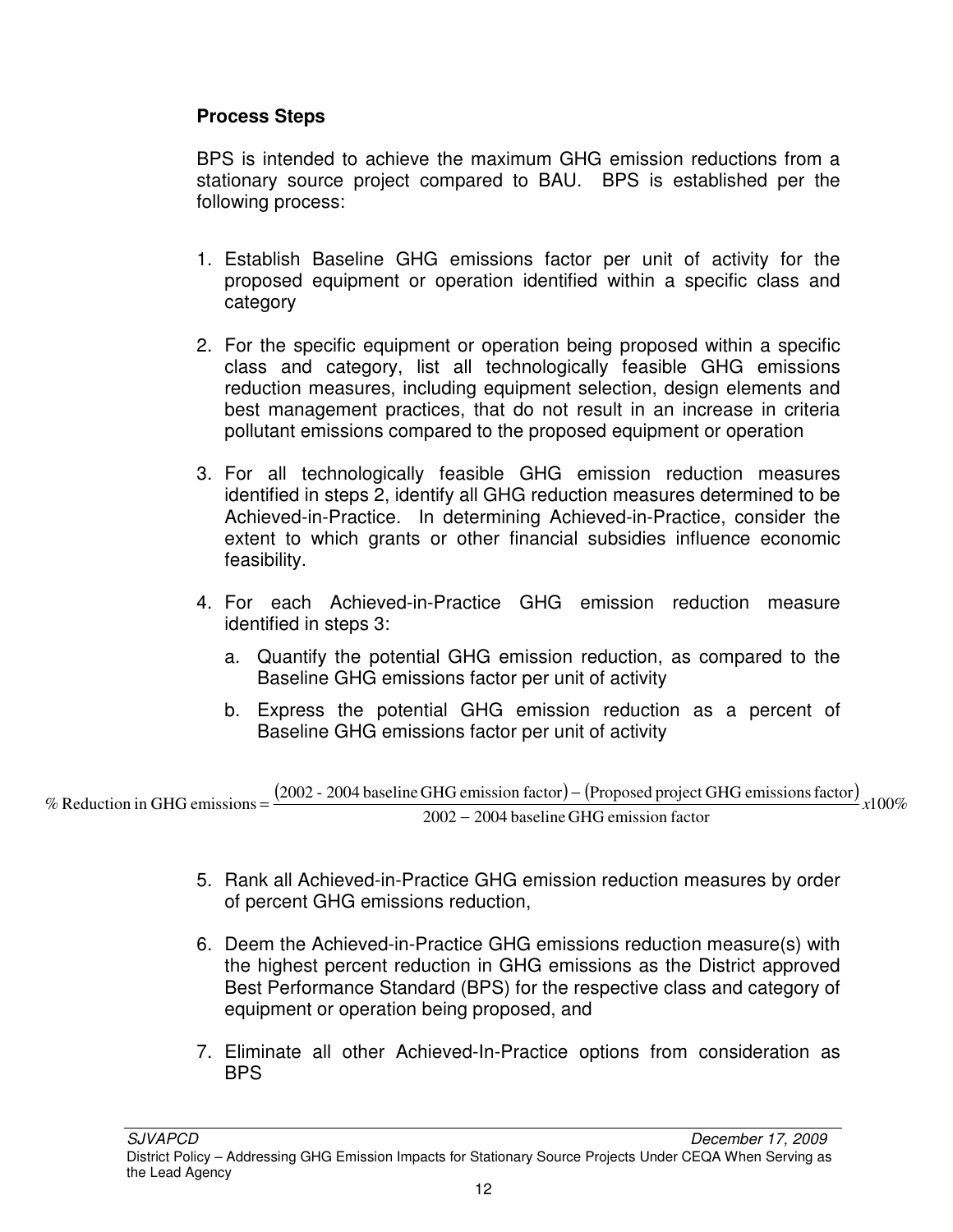#### **6.3 Process for Reviewing Established Best Performance Standards**

Implementation of strategies to achieve AB 32 emission reduction targets is anticipated to drive technology development, potentially obsolescing or improving established standards over time.

To ensure that Best Performance Standards reflect the most current available technology, annual reviews are conducted and Best Performance Standards are revised, as necessary, to include new and improved technologies. Revisions to BPS only apply to future projects and do not apply retroactively to projects already permitted or approved.

#### Project-by-Project Basis

Project proponents or other members of the public may propose other technologies, equipment designs, or operational/maintenance practices. When proposed by a project proponent in lieu of an adopted Best Performance Standard, the District will evaluate the proposed GHG emission reduction measure. If demonstrated to be equivalent to or better than District approved BPS, the proposed GHG emission reduction measure will be added to the list of approved BPS. If demonstrated to be superior to District approved BPS and Achieved-in-Practice, the proposed GHG emission reduction measure will replace the existing District approved BPS for future projects.

#### **Annual Evaluation**

BPS is to be evaluated on an annual basis and compared to newly identified GHG emission reduction measures, if available. If demonstrated to be equivalent to District approved BPS, new GHG emission reduction measures will be added to the list of approved BPS. If demonstrated to be superior to District approved BPS and Achieved-in-Practice, new GHG emission reduction measures will replace existing District approved BPS for future projects.